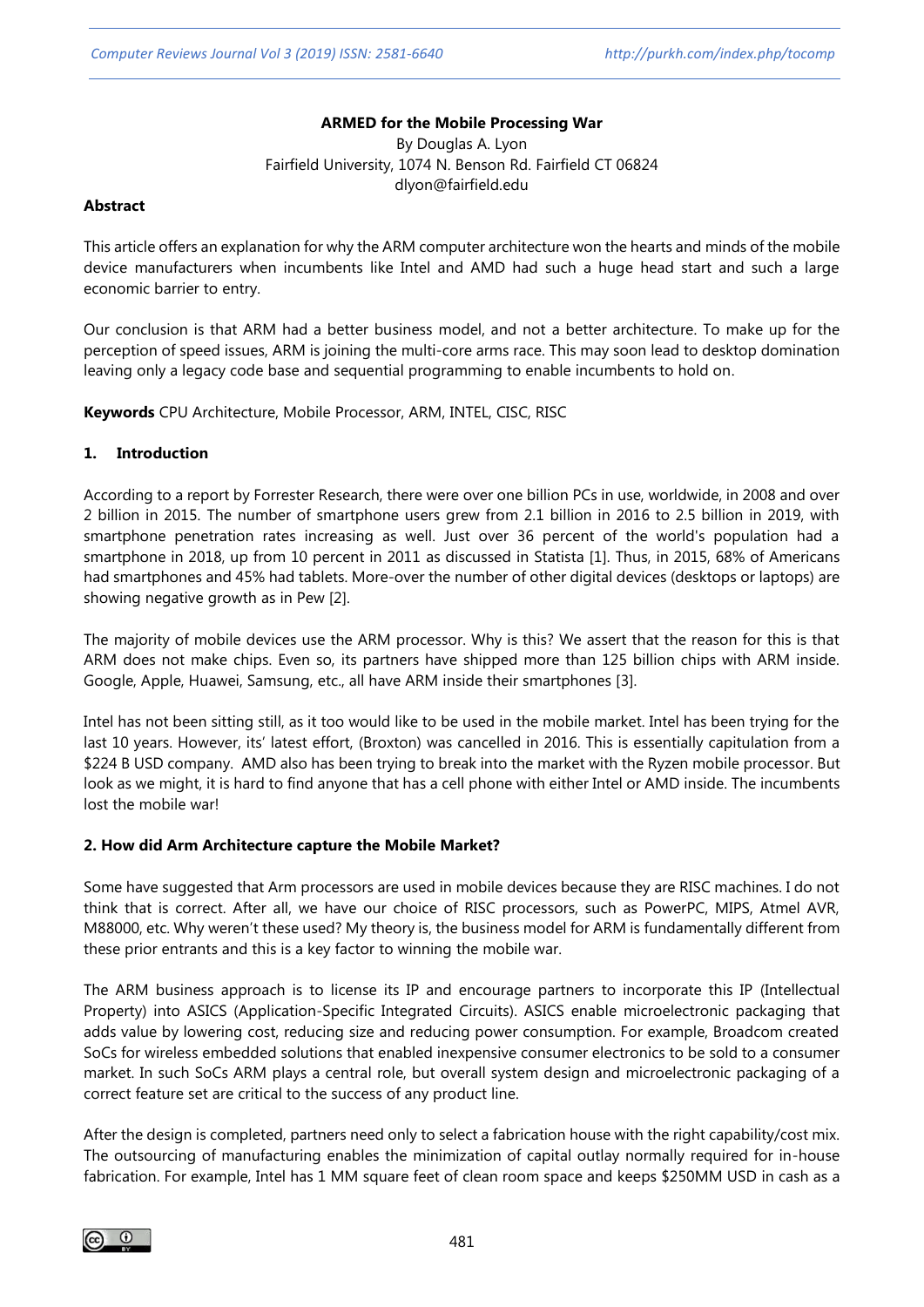tactical resource that enables updating of the space. No wonder, considering an ASML machine like the NXE:3350B cost \$90 MM USD in 2016.

Such machines are the price we pay to continue to make transistors smaller. But the outcome is a larger transistor budget. For example, an Intel Core i5 (with 4 cores in a MacBook Pro 13) has a 14 nm design rule for its transistors. In fact, the i5 for generation 5 through generation 9 used 14 nm design rule. This gives the Core i5 between 1.3 and 1.9 Billion transistors on a die that ranges from 82-133 mm square and has TDP (Thermal Design Power) of between 15 and 45 watts.

Now consider Apples' embrace of the ARM processor mobile applications. Apple A12 (iPhone XS Max) is an ARM SoC that gives their phone a hexacore option with an 83 mm square die and 6.9 billion transistors using the 7 nm FinFet process fabricated at TSMC (Taiwan Semiconductor). The Apple A12 consumes 3.64 watts [4] and clocks in at 2.5 Ghz. ARM superiority is obtained by enabling designers to pack many cores into SoCs that can be fabricated with state-of-the-art facilities that welcome the outsourcing and avoid the cash requirements of in-house fabrication.

# **3. The RISC in CISC**

The industry has always had problems deciding between CISC and RISC processors. This is nowhere more evident than in Apple's CISC/RISC switching history. The Apple II was a 6502 8-bit CPU, the Thin/Thick/SE Macs were all based in 68000, The Mac II based in the 68020, 68030 and 68040. The RISC era ushered in the PowerPC with the PPC601, PPC604, and then the 740/750. The G series Macs came next (i.e. G3, G4 and G5). Finally, Apple moved back into the CISC world with the Intel x86 line in 2006 (first generation intel-based Macs). What will the future hold? Will Apple transition its' desktops back to RISC?

And what about Intel? Oddly enough, Intel already made the switch, and few noticed! Internally, the Intel chips are RISC (since Pentium II) and emulate CISC x86 instructions in order to run legacy software. Perhaps it is time for Apple to make another switch. Speculation that this will be done by 2020 has already been published. With the Microsoft/Qualcomm partnership moving Windows into the ARM processor, it is likely Apple will not be the only one embracing the ARM business model on the desktop [5].

### **4. The CORE Wars**

Rather than the promotion of clock speed, the modern method for marketing CPUS appears to be about the number of CORES. The smaller footprint RISC architecture is able to budget a larger number of cores for the same transistor budget. Even better, it is possible to shutdown cores to conserve power.

AMD launched an 8-core Ryzen CPU last year and made it price competitive with Intel's 4-core CPUs. This drove both companies into a multi-core CPU race. Now the 2nd generation Ryzen (Threadripper) has 32 cores with 64 threads; beating out the Intel Core i9 with 18 cores (and 36 thread).

### **5. CPU Power Consumption and TDP**

TDP is also a factor, as Intel Core i7 CPU is an active fan-cooled device, while the Apple A12X Bionic CPU has a passive thermal subsystem. The Geek benchmark indicates these two processors are close in performance (at least for a single core) [6]. As the number of cores increases in the AMD/INTEL CPUs, the TDP skyrockets; 250 W for the Ryzen Threadripper and 165 W for the Core i9-7980XE.

Mobile devices are powered by batteries and battery life is a significant feature. Also important is the amount of heat a device generates. Many-core CPUs may the future of mobile computing. Qualcomm has started sampling it 48-core 10nm processor [7]. Turning off cores may be an efficient way to throttle down power consumption and heat dissipation rather than throttling down the clock speed.